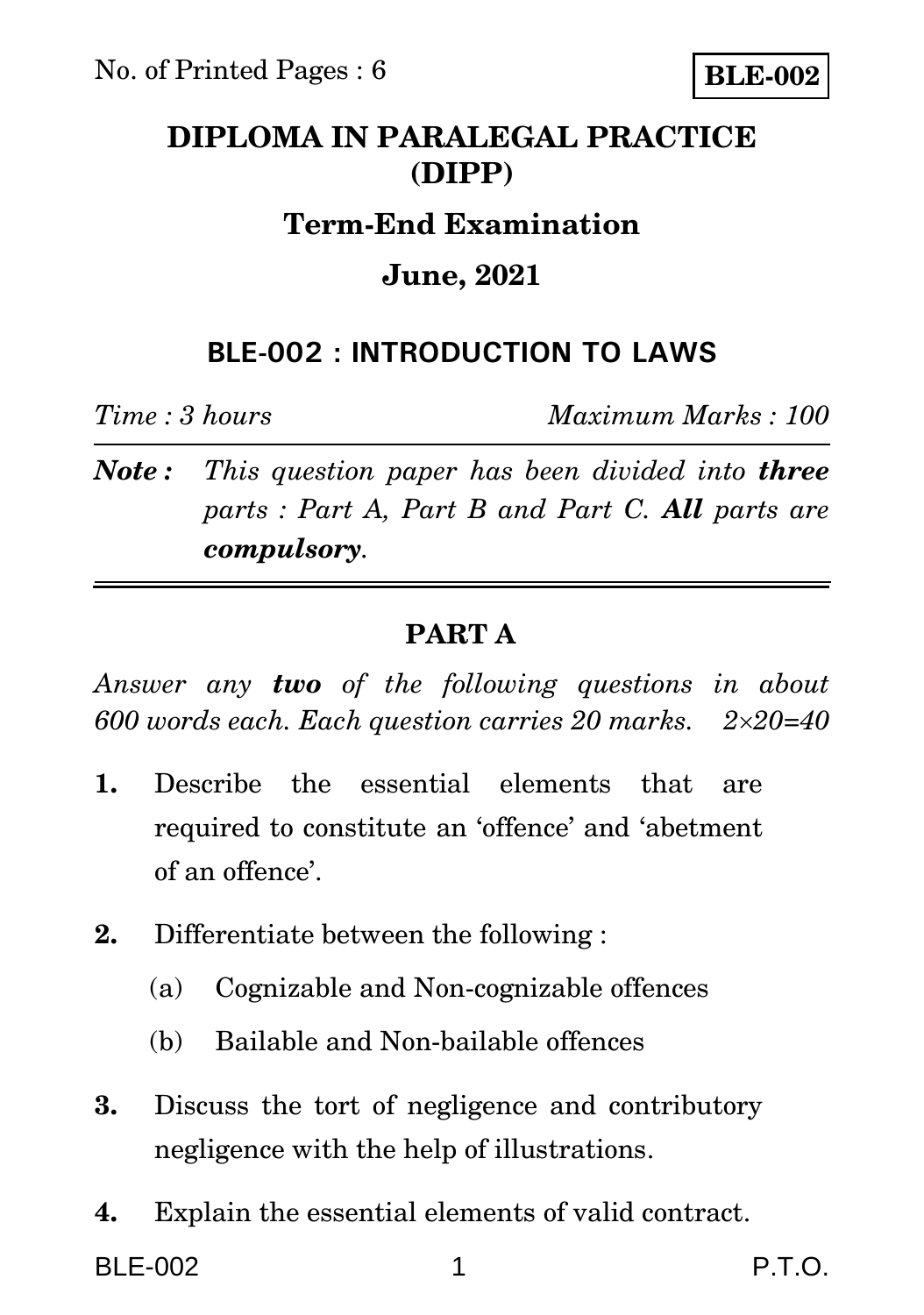#### **PART B**

*Answer any four of the following questions in about 300 words each. Each question carries 10 marks. 410=40*

- **5.** Write a short note on Industrial Disputes Act, 1947.
- **6.** Explain the concept of social security.
- **7.** What is Mortgage ? Explain in brief different kinds of mortgages.
- **8.** Discuss the grounds of voidable marriages under the Hindu law.
- **9.** Explain the concept of vicarious liability with examples.
- **10.** Write a note on Environmental Impact Assessment.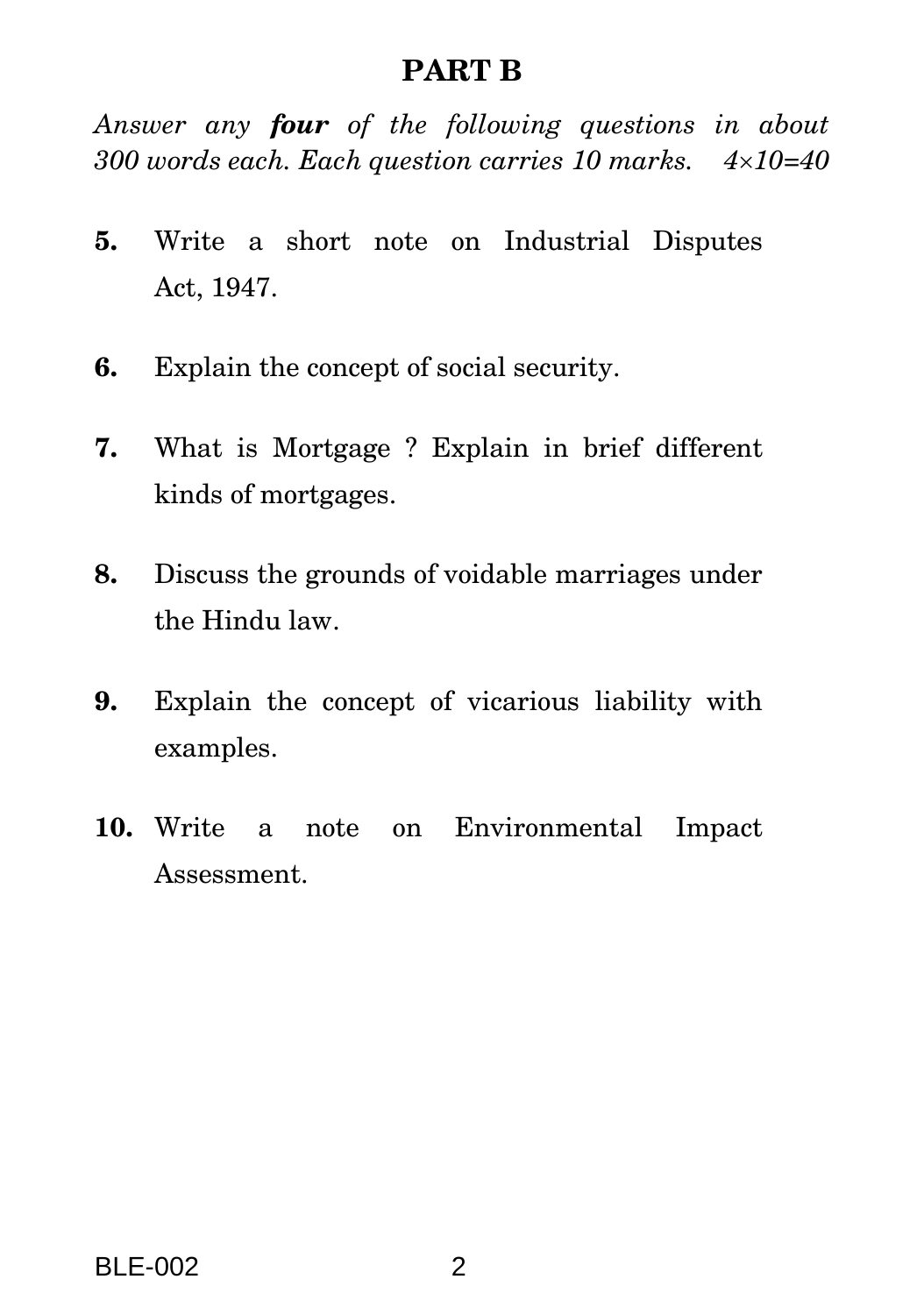## **PART C**

*Write short notes on any four of the following in about 150 words each. Each note carries 5 marks. 45=20*

- **11.** Limited Liability Partnership
- **12.** Role of Media in Consumer Education
- **13.** Right to Speedy Trial
- **14.** First Information Report (FIR)
- **15.** Right Against Illegal Detention
- **16.** Primary and Secondary Evidence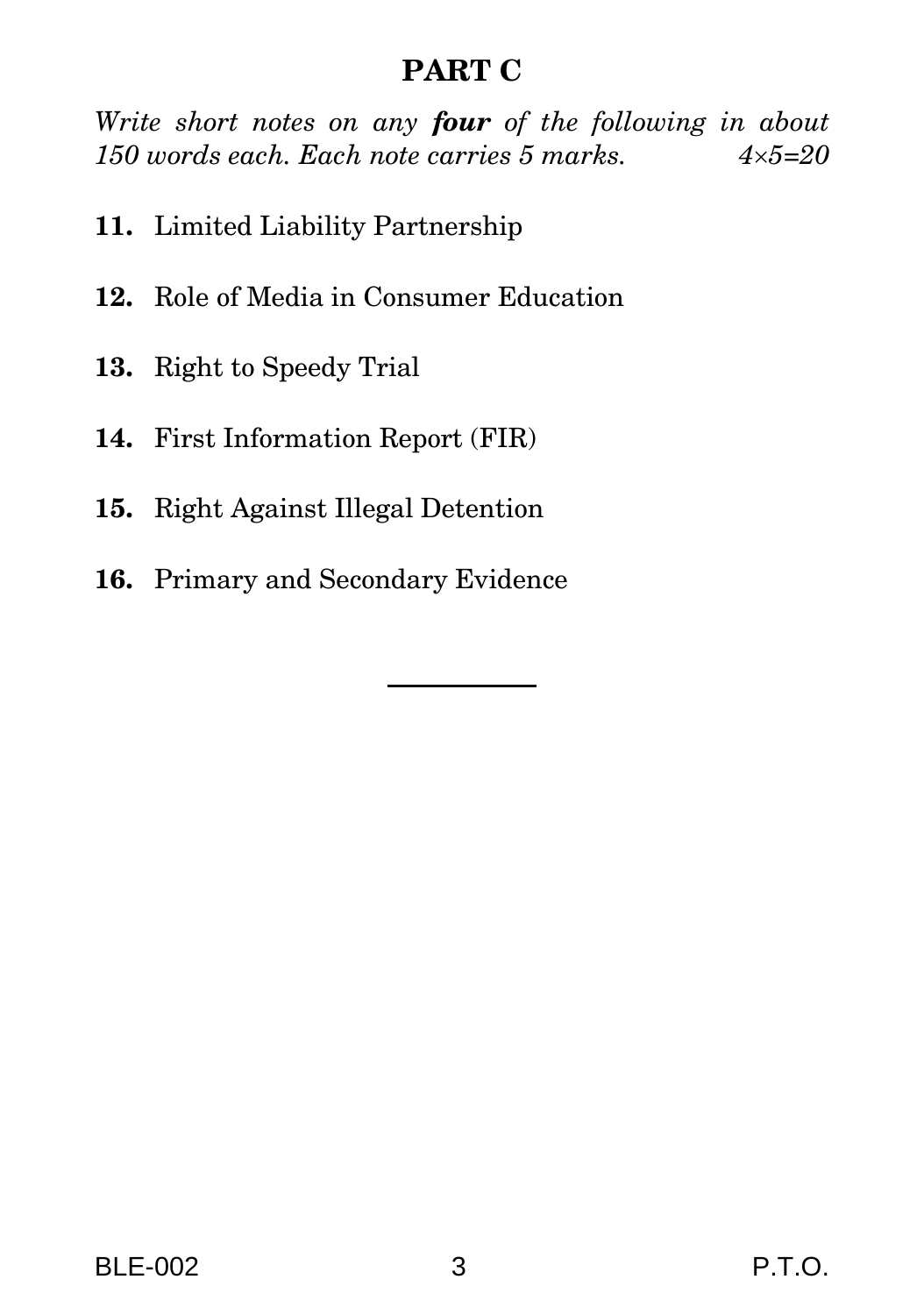# बी.एल.ई.-002

अर्धविधिक व्यवहार में डिप्लोमा (डी.आई.पी.पी.) सत्रांत परीक्षा जून, 2021

# बी.एल.ई.-002 : क़ानून का परिचय

समय : 3 घण्टे

अधिकतम अंक · 100

यह प्रश्न-पत्र **तीन** भागों में विभाजित है : भाग क, भाग ख और नोट : भाग ग । सभी भाग अनिवार्य हैं ।

#### भाग क

निम्नलिखित में से किन्हीं दो प्रश्नों के उत्तर लगभग 600 शब्दों (प्रत्येक) में दीजिए । प्रत्येक प्रश्न के 20 अंक हैं ।  $2 \times 20 = 40$ 

- ऐसे अनिवार्य तत्त्वों का वर्णन कीजिए जो 'अपराध' और  $\mathbf{1}$ . 'अपराध के दष्प्रेरण' के लिए आवश्यक माने जाते हैं ?
- निम्नलिखित में अंतर स्पष्ट कीजिए :  $2<sup>1</sup>$ 
	- (क) संज्ञेय और गैर-संज्ञेय अपराध
	- (ख) ज़मानती और ग़ैर-ज़मानती अपराध
- लापरवाही और अंशदायी (contributory) लापरवाही के 3. अपकृत्यों की चर्चा, उदाहरणों की सहायता से कीजिए ।
- वैध संविदा के अनिवार्य तत्त्वों की व्याख्या कीजिए ।  $\overline{4}$ . **BI F-002** 4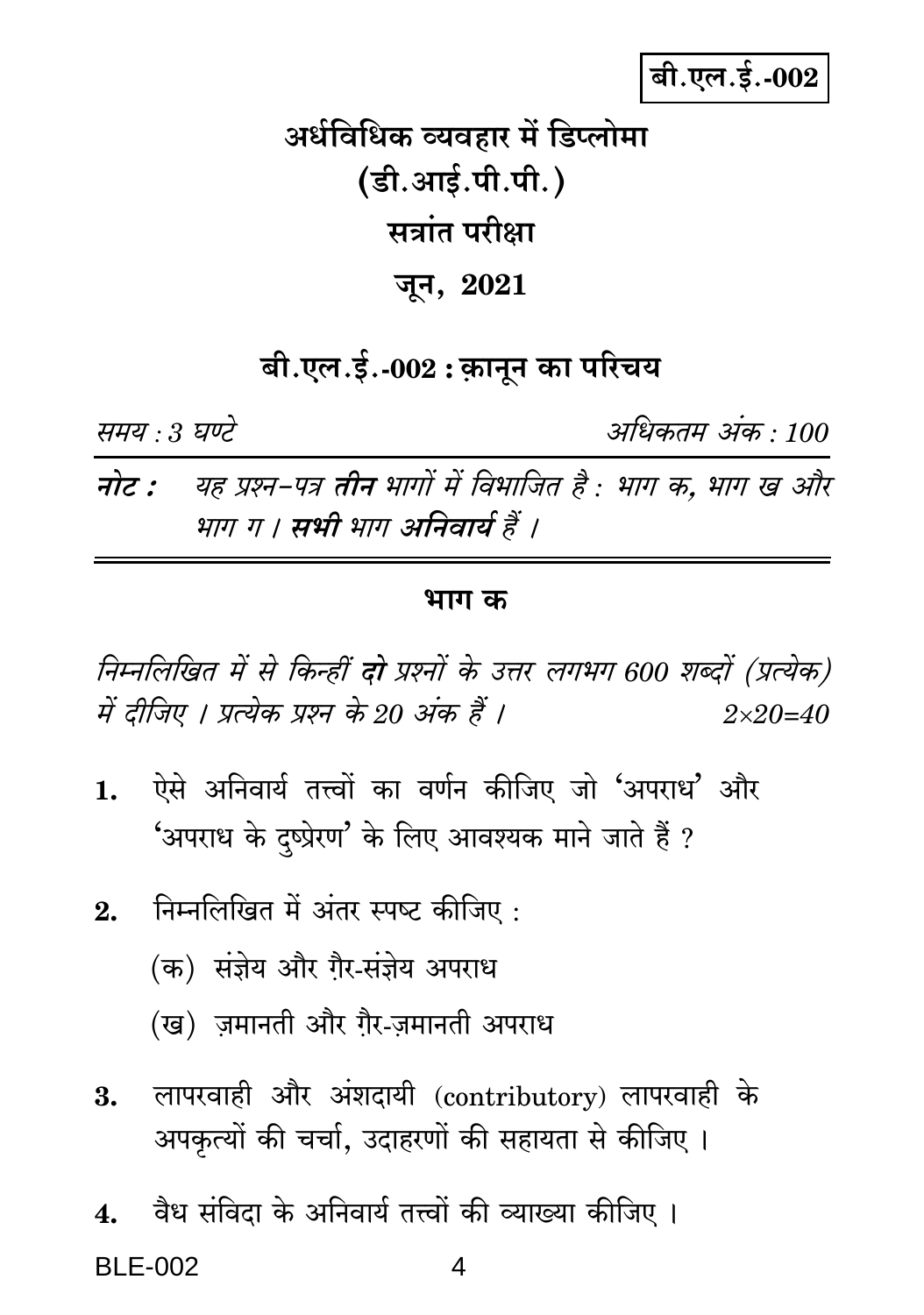#### भाग ख

निम्नलिखित में से किन्हीं **चार** प्रश्नों के उत्तर लगभग 300 शब्दों (प्रत्येक) में दीजिए । प्रत्येक प्रश्न के 10 अंक हैं ।  $4 \times 10 = 40$ 

- औद्योगिक विवाद अधिनियम, 1947 पर एक संक्षिप्त टिप्पणी 5. लिखिए ।
- 6. सामाजिक सुरक्षा की संकल्पना की व्याख्या कीजिए ।
- 7. बंधक क्या है ? बंधकों के विभिन्न प्रकारों की संक्षेप में व्याख्या कीजिए ।
- 8. हिंदु विधि के अंतर्गत शून्यकरणीय विवाहों के आधारों की चर्चा कीजिए ।
- प्रतिनिधिक दायित्व की संकल्पना की व्याख्या, उदाहरणों 9. सहित कीजिए ।
- 10. पर्यावरणीय प्रभाव निर्धारण पर एक टिप्पणी लिखिए ।